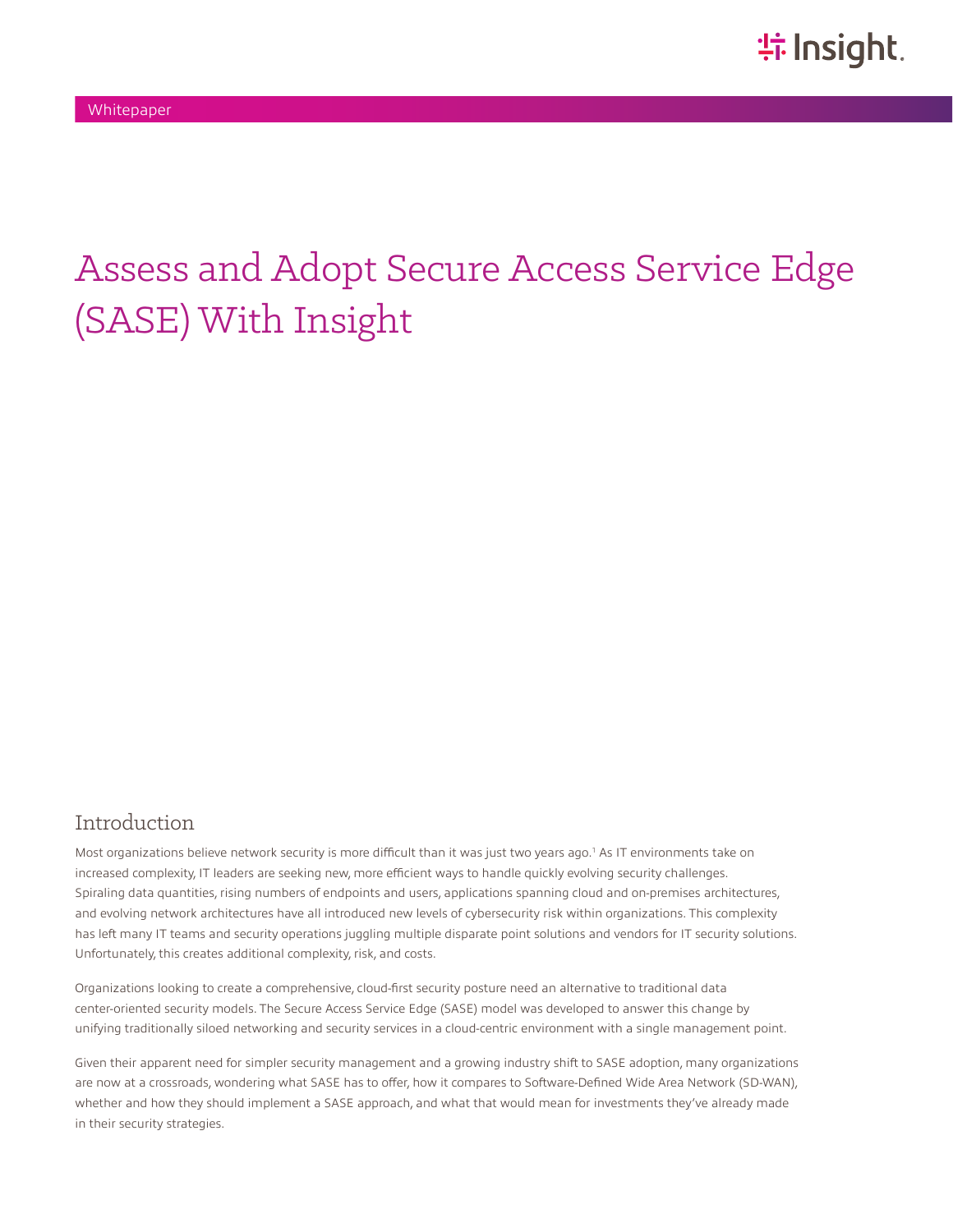## Understanding SASE solutions

As a longtime provider of innovative IT solutions, Insight helps clients understand the features and benefits of a SASE approach and implement the solutions that work best for every client's network and security needs and challenges.

This whitepaper is intended to provide a starting point for organizations that find themselves in the position of exploring SASE options for their business.



#### SASE features and benefits

Importantly, SASE is not a singular tool or technology; rather, a concept defining the convergence of networking and security services within a cloud-based architecture that unifies security and delivers reliably secure connectivity for endpoints and remote offices to private and cloud-hosted services.

Built into the SASE approach are familiar security architectures and capabilities, including:



The goal of SASE is to combine these security architectures for a scalable environment that delivers direct internet access, secure applications, and stronger protection against cyberthreats and security concerns.

Ideally, a well-architected SASE approach will enable organizations to:





#### How SASE compares to SD-WAN

Many organizations question how SD-WAN and SASE differ architecturally. SD-WAN is a technology that helps optimize path selection and application experience within an enterprise. It provides the greatest benefit when there are multiple links at single locations to prioritize, selecting the best path for specific business-critical applications.

While SD-WAN enables optimal cloud connectivity through dynamic path selection and Direct Internal Access (DIA), modern SASE solutions are built cloud-focused and are able to provide the mechanism for secure connectivity for both remote users and branch locations to consume cloud applications as a service from the cloud.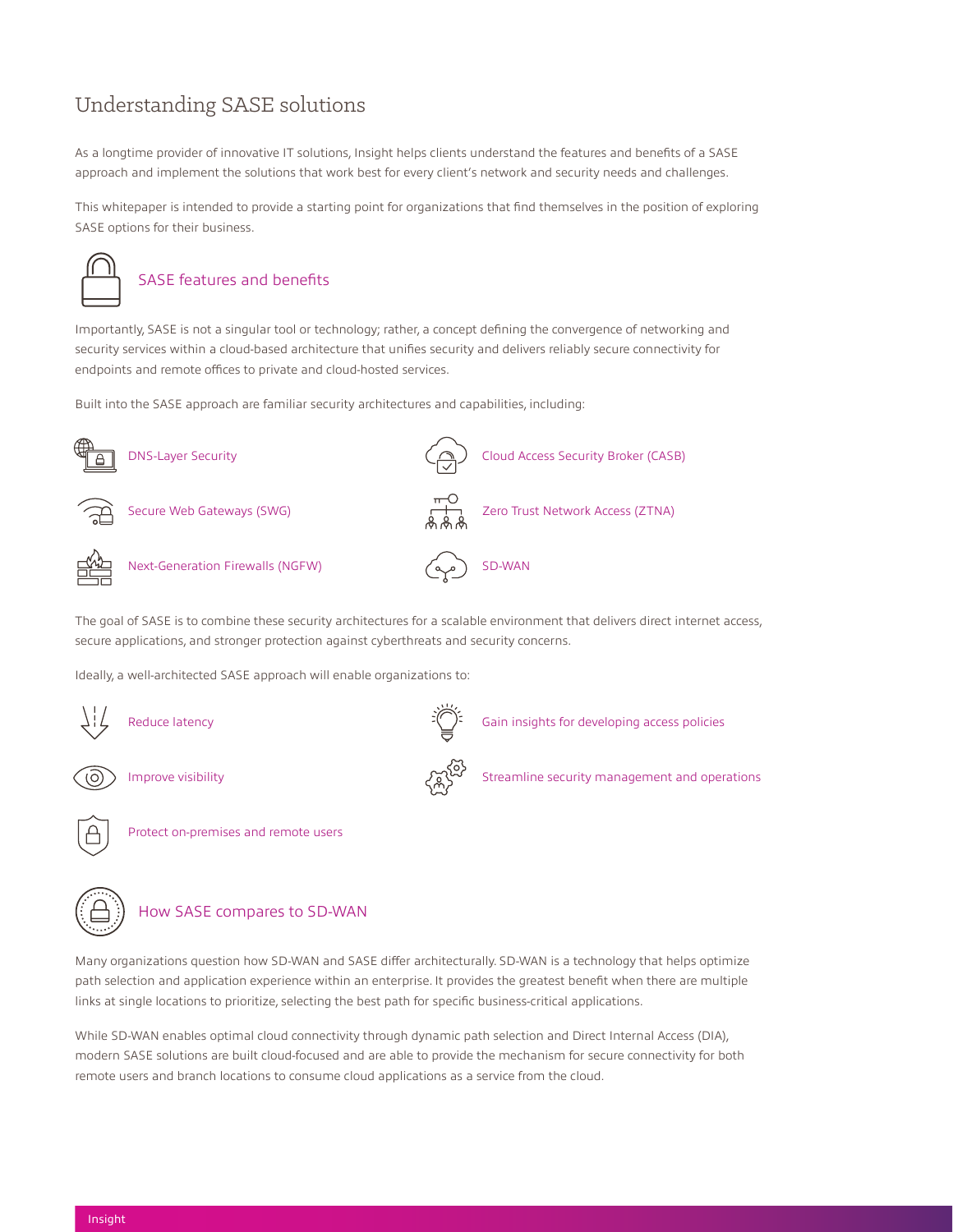

### What does SASE mean for existing SD-WAN and other prior security investments?

While SASE will help consolidate some security tools, it is not necessarily a replacement for SD-WAN and other common security technologies and protocols; rather, it is an approach that unifies these existing technologies. As such, SASE will never remove the critical need for dynamic traffic steering or application-aware routing within the enterprise primary reasons for SD-WAN implementation.

In addition, many clients continue to refrain from expanding cloud presence or prefer to prioritize an internal approach to security and threat detection.

Enabling the convergence of network and security, SASE actually works to complement many of the solutions clients currently have in place; and as a cloud-hosted solution, SASE may offer many organizations the opportunity to replace or consolidate redundant or legacy tools that contribute to operational inefficiencies and technical debt.



## Whether and how to implement a SASE approach

SASE implementations will differ between organizations based on individual needs, and SASE may not be a necessary approach for every environment. However, between the evolving challenges of the modern workforce and a competitive market that demands innovation, many clients will find SASE a promising solution for these very common use cases:



#### Improved access

The workforce today requires reliable access to applications from a multitude of changing locations and devices and a consistent and secure experience and interface regardless of whether access is remote or on-premises. A comprehensive approach to cloud-based security protects devices, users, and data within the network, regardless of location.



#### Improved security

The expansion of the edge across the growing Internet of Things (IoT), remote workforce, and dispersed IT landscape in general has created an increasing number of gaps in enterprise security. Additionally, organizations cite a lack of automation, modern solutions, and skilled cybersecurity staff as top obstacles to security operations.<sup>2</sup> A SASE approach not only modernizes cybersecurity across the organization's entire network architecture, but also simplifies and streamlines the management process, making it easier for teams with limited resources to achieve stronger results.



## Improved scalability

Unnecessary complexity and outdated technology hold businesses back from achieving the agility needed to grow and innovate. Relying on disjointed point solutions is overburdening IT and security teams and preventing organizations from realizing the efficiencies that could help their organizations to meet modern demands at scale.